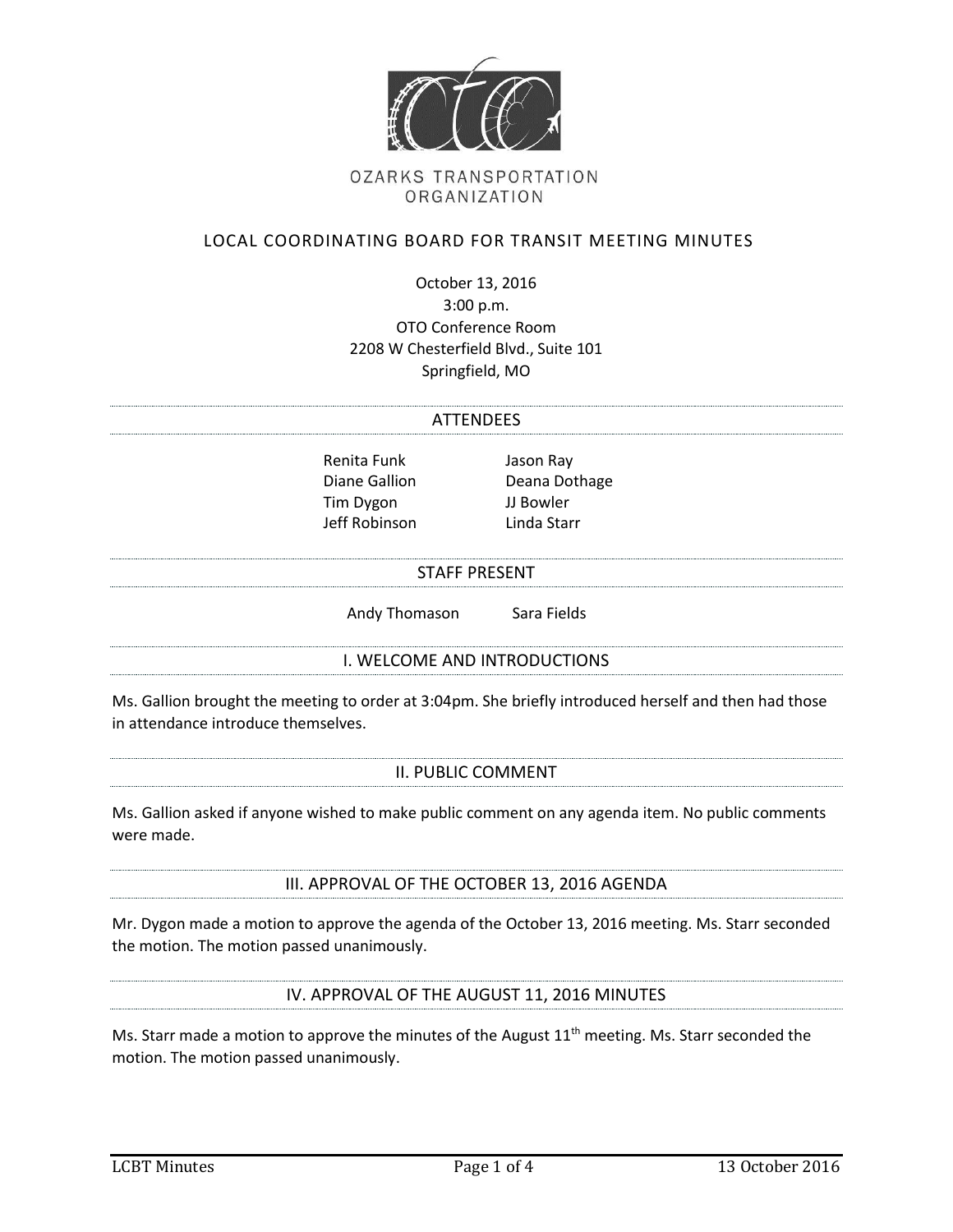## **a) 5310 Vehicle Update**

Mr. Thomason gave the following update on the status of FY 15 vehicle purchases:

- OATS –MODOT inspected three vehicles on 10/13/16 and the vehicles are ready for delivery
- Christian CO Enterprise MoDOT ordered vehicle on 09/30/2016
- The Arc of the Ozarks MoDOT ordered vehicle on 08/18/2016
- Council of Churches MODOT ordered vehicle on 09/30/2016
- Burrell MoDOT just received match money; vehicle ready to be inspected and delivery set up

### VI. NEW BUSINESS

### **a) MO RIDES/ Mobility Management Presentation**

Mr. Thomason introduced Deana Dothage to the LCBT. He stated she worked for the Boonslick Regional Planning Commission in Warrenton, MO. Ms. Dothage supervises the Commission's mobility management program call MO RIDES. Mr. Thomason explained he invited Ms. Dothage to speak because MO RIDES is current assisting residents in the Springfield area and because mobility management is eligible for Section 5310 funding.

Ms. Dothage introduced herself and MO RIDES. MO RIDES is a service of the Boonslick Regional Planning Commission in Warrenton, MO. The service was originally created to serve residents of Lincoln, Montgomery, Warren, Franklin, and St. Charles Counties. Overtime, providers and residents from all over the state began to reach out to MO RIDES for assistance, and the program grew.

The goal of mobility management is to coordinate transportation providers to increase efficiency, improve access and reduce costs for riders and providers, and to create partnerships amongst regional agencies, employers, and other stakeholders to increase transportation choice.

MO RIDES has helped individuals find rides to work, medical appoints, social outings, court appearances, shopping, and social services. Although the grants funding MO RIDES are targeted at the elderly and disabled, Ms. Dothage tries to help everyone who calls. She provides callers contact information for providers likely able to help. If the caller is unable to arrange transportation on their own, Ms. Dothage often calls providers herself to try to work out an acceptable solution. She relies on partnerships and relationships with transportation providers to help find solutions.

Ms. Dothage also shared information about mobility management programs at Mid-Missouri Regional Planning Commission and at Meramec Regional Planning Commission. These programs focus on providing unique services to their regions but also to helping people throughout Missouri.

In responding to questions from LCBT members, Ms Dothage expressed interest in providing services in the OTO area and a willingness to partner with local agencies. Ms. Fields expressed interest in partnering with MO RIDES to help provide customer service to citizens reaching out to OTO for transportation assistance.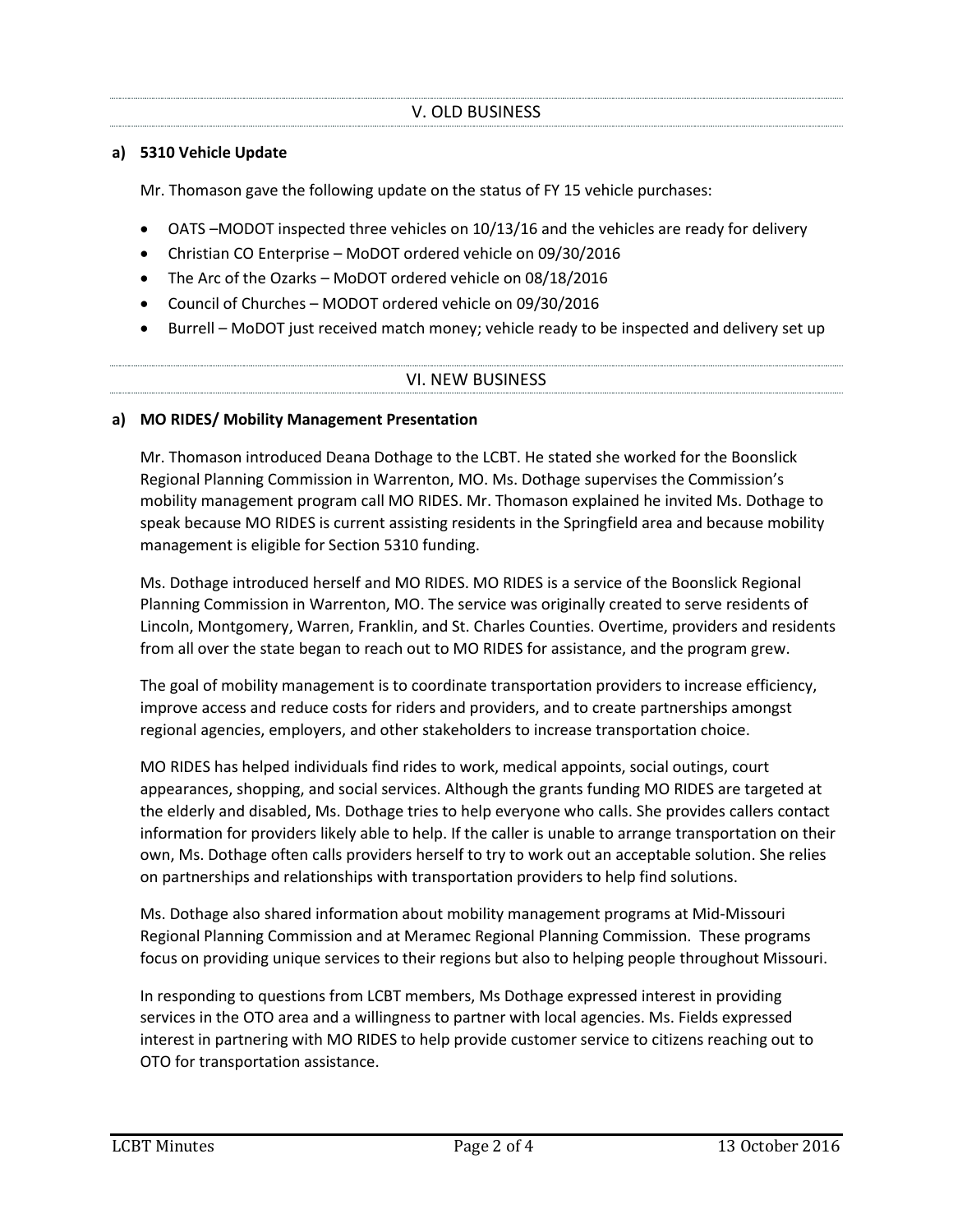# **b) Transit Coordination Plan Update**

Mr. Thomason reminded the group of the upcoming effort to update the TCP. He shared a draft time table for the update process. The process begins in early January and ends with Board of Director adoption in April 2016. Mr. Thomason explained each stage of the update process, including a non-traditional kick-off meeting and on-site survey collection.

Ms Gallion raised concerns over the frequency of meetings during the months of February and March. Mr. Dygon agreed. She asked if some meetings could be combined. Mr. Thomason explained it would change how he approached the meetings, but it would be possible. Ms. Fields agreed. Mr. Thomason also explained how the TCP needed to be approved before OTO's tri-annual review in June. The April Board meeting was an important deadline.

The LCBT agreed the modified time table seemed appropriate.

# **c) TCP Survey Questions**

Mr. Thomason shared with the group a number of different survey questions for the TCP update process. He explained the questions came from similar plans in the central US. He shared how he had grouped questions based on topic to make it easier to review possible questions.

Mr. Ray asked if there would be three surveys created: user, human service agency, and transportation provider. Mr. Thomason explained some plans had combined the Agency and Provider surveys. The LCBT did not think a combined survey was a good idea. Mr. Thomason then confirmed there would be three surveys for the TCP update.

Mr. Thomason asked the group to review the questions and provide input, both for questions and against questions, on the types of questions to include. He said he would send out a date to have these comments submitted by.

## **d) Second Call for Section 5310 Funds**

Mr. Thomason reported on the Section 5310 fund balance. With NAMI returning grant funds and the Council of Churches being awarded additional funds, there remains a balance of FY 16 funds. Grant funds for FY 17 through FY 20 have not been solicited. OTO staff has considered issuing a call for projects during November 2016 for the remainder of FY16 and all of FY2017 funds. The scoring process would occur in December 2016, with final approvals by April 2017.

Ms. Gallion asked if it was possible to offer more of the available funds in November. She said many agencies, including CU, like to plan out expenses for several years. Mr. Robinson and Mr. Dygon concurred. Mr. Thomason and Ms. Fields believed would be possible to offer all remaining funds. The offering in November could include the remainder of FY16 and all of FY 17, FY 18, FY 19, and FY 20 funds. Ms. Fields added that FTA has been encouraging OTO to program more of the available Transit funds.